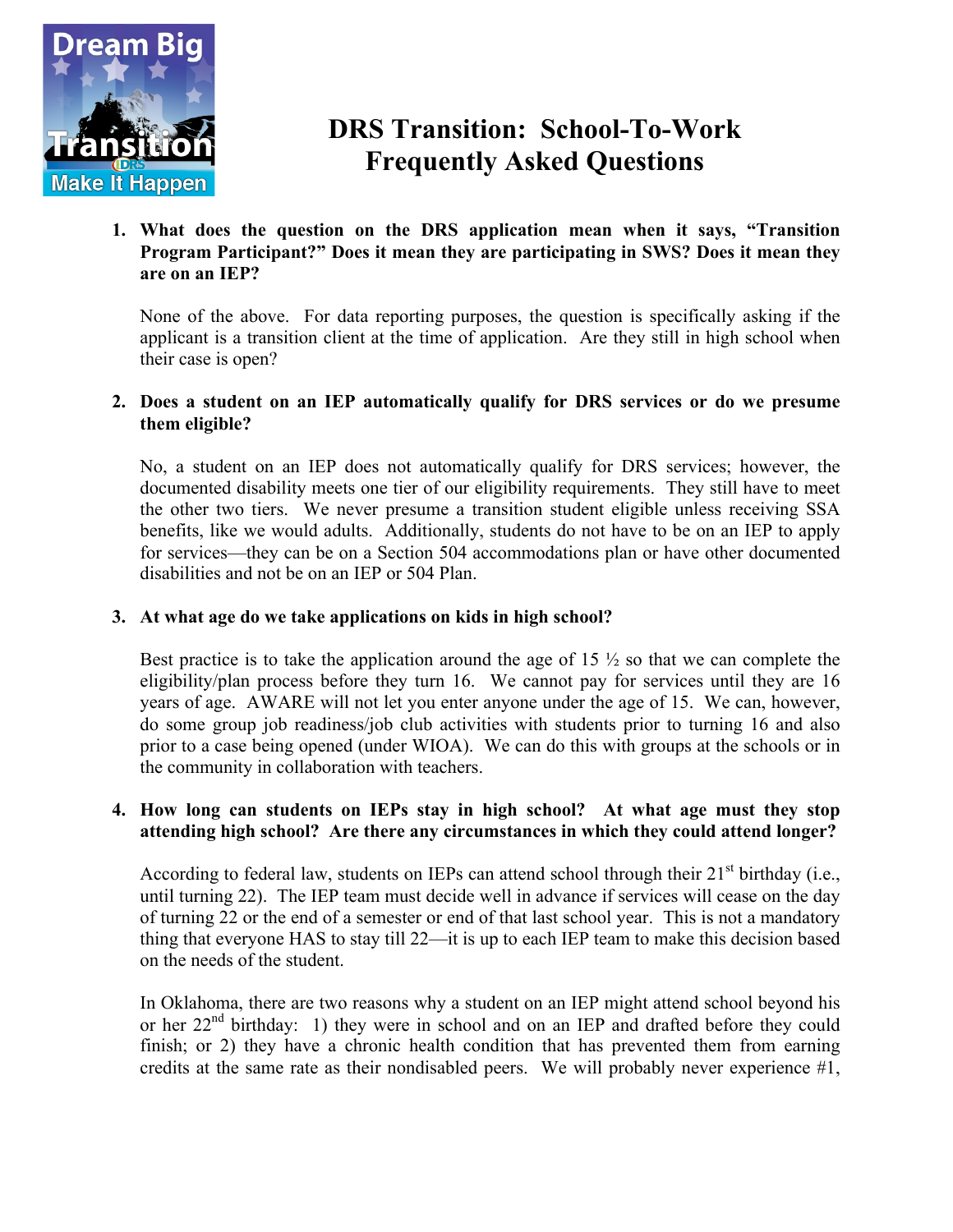but I can see many situations where we might experience #2 (e.g., those students undergoing chemo treatments and either being educated in the hospital or home).

There are situations where a student is not ready to graduate, but they are in their senior year and their peers are graduating. A school may allow a student to go through the motions of the graduation ceremony, senior pictures, etc., and not officially graduate them on their transcripts. Those students can continue to attend the public school until they do officially graduate. This does not happen that often, but it is allowable because nothing official is happening.

### **5. Can students on IEPs reenroll in school after they graduate or age out?**

No, once a student receives a high school diploma or ages out (i.e., reaches 22 and leaves high school), they may NOT go back to any public school for any type of service—transition or other. Below is an excerpt straight from Oklahoma School Law.

# **ARTICLE V: SCHOOL DISTRICTS AND BOARDS OF EDUCATION Section 93. Students of Legal Age - Completion of Twelfth Grade.**

 A. Any person who is of legal age and a resident of Oklahoma, over the age of twentyone (21) and under the age of twenty-six (26), and who has not completed the twelfth grade in school shall be given the same educational privileges and opportunities provided by law for children over the age of five (5) and under the age of twenty-one (21), upon submitting to the board of education of the school district in which said person resides evidence satisfactory to that board showing that during the time before he was twenty-one (21) years of age he was unable to attend school for a definite period or periods of time because of physical disability, or service in the United States Armed Forces or auxiliary organizations, by reason whereof it was impossible for him to complete the twelfth grade before reaching the age of twenty-one (21). Provided, further, said pupil shall be counted in the average daily attendance of the district where he attends school during the period of time provided for in this article for the purpose of calculating State Aid for the district.

Attendance of person before he is 26 years old can be counted in daily attendance only for same number of school days he missed school because of physical disability or military service. *AG Op. August 3, 1962*

# **6. Can students continue working during the summer if the July contract is not in place yet? Can we reimburse the schools for the time students worked before the contract was in place even if it is only just a few days or a week?**

No, students may NOT work if a contract is not in place. Our contracts run on the July 1-June 30 cycle. That means that students can work during the school year and through all of June. No one can work after June 30 if the next contract is not in place.

The contracts process works like this: 1) Counselors are emailed the contracts they need for their schools; 2) counselors disseminate to their schools; 3) schools sign the contracts and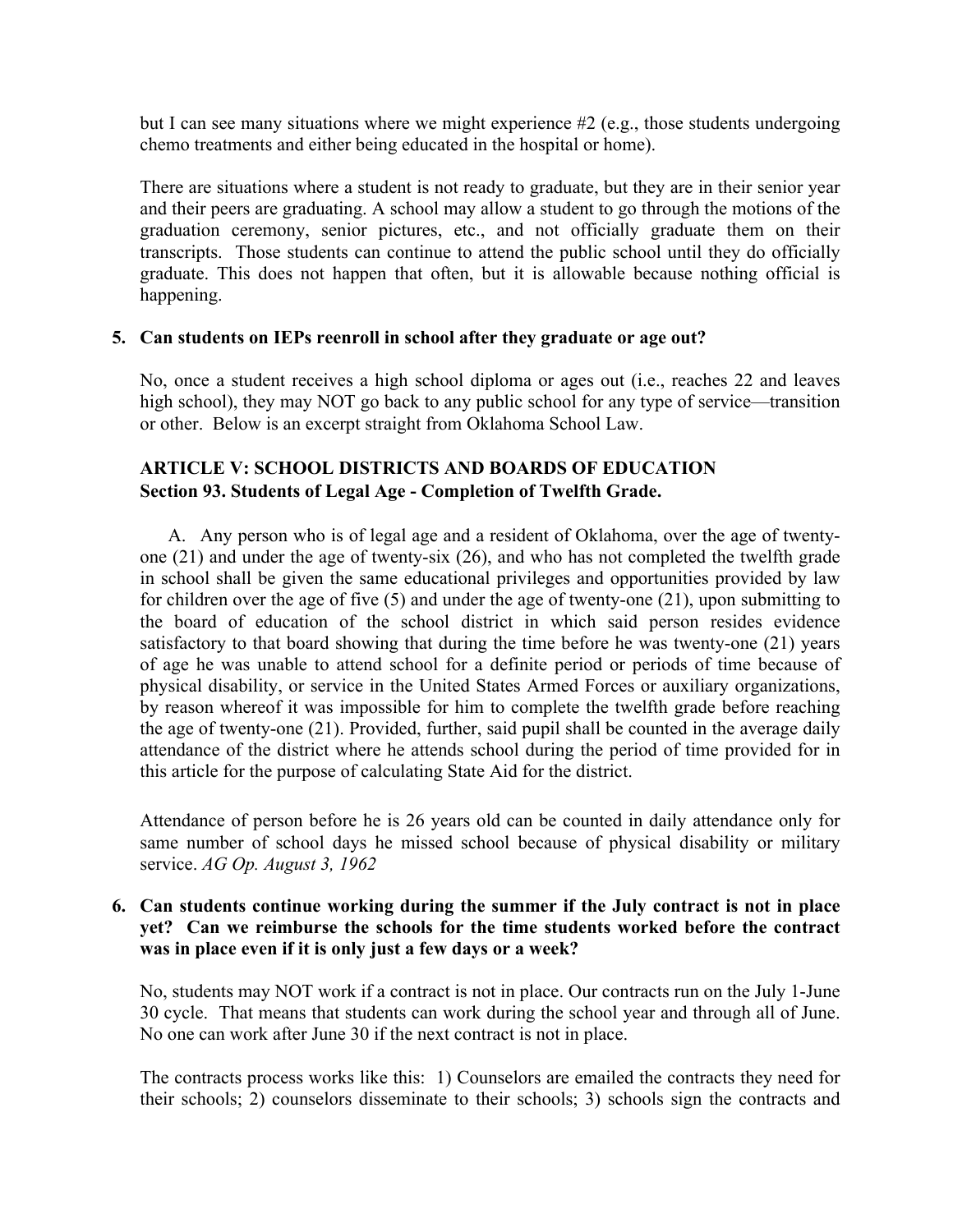mail them back; 4) state office processes them, creates the PO, puts them in Compass and AWARE, and emails the lead counselor their work plan and final contract; 5) state office also sends a final original back to the school; and 6) when all of that has happened, that is when you know kids can work. The best way to verify is to go into AWARE. If it lets you authorize, you know that the contract has been completely processed.

We cannot accept a stamped signature, a photocopy, or a faxed contract. All documents need to be originals with original signatures.

All of the instructions for how the contract works are in the contract. Schools may threaten to cancel contracts if we won't pay for time worked when a contract wasn't in place, but they are breaking laws and causing us to do the same by backdating, etc.

#### **7. How many hours can a student work during school? How about in the summer? Can it vary each day? When does summer actually begin? How much do we reimburse?**

Students can work up to 10 hours per week during the school year and 20 hours per week in the summer. The number of hours each day can vary. Students may begin working the 20 hours per week the day after school ends. As of their first day back to school, they may only work 10 hours per week.

We only reimburse at the current minimum wage. We also will reimburse one time in the life of a case for fingerprinting/background checks to be completed on students only 18 and older.

When you are doing your authorizations, please only authorize an amount close to what you know they will work so that we aren't holding DRS funds that may not be used. Likewise, be sure to cancel any authorizations that will not be used.

### **8. If I have a client who has participated in SWS and is about to graduate in May, can they continue to do work study after they graduate?**

No, once a student graduates with a diploma or ages out and leaves high school, they are no longer a student at that school, the school is no longer liable for them, and they may NOT participate in the SWS program.

#### **9. Once a student graduates high school but is going to attend the Tech Center for an extra semester or year, can they still participate in SWS if the Tech Center has a contract with us for SWS?**

No, once a student graduates, they may not participate in SWS. The contract is intended for high school students. They may, however, do a modified OJT or traditional OJT if appropriate.

### **10. What are the rules about taxes for students doing SWS during the school year? What about summer?**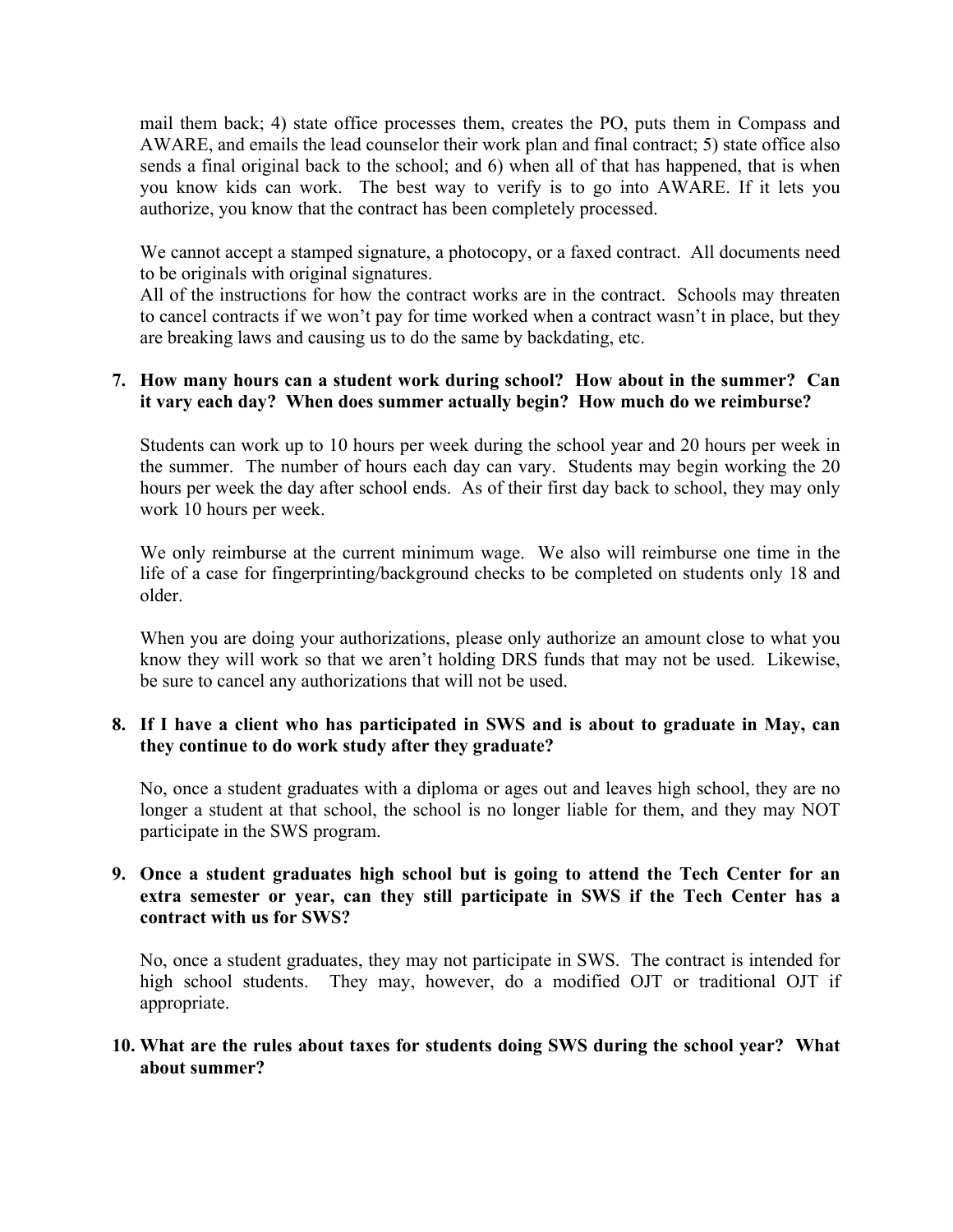During the school year, as long as the student is attending school and employed by the school, they are exempt from FICA and FUTA; however, state and federal taxes are always taken out.

If they continue to work for the school in the summer and they are NOT enrolled in school at that time, they are no longer exempt from FICA and FUTA. That is why some schools will not continue to employ them in the summer.

These exemptions do NOT apply if they are working in the community and paid by the employer. It only applies to those paid through the school.

Our contracts say nothing about reimbursing for additional expenses (i.e., FICA, FUTA in the summer). This is supposed to be a partnership, and luckily, through our funding, we are able to reimburse the schools for wages paid. Most districts view that small "burden" as their contribution toward providing transition services to their students with disabilities, which they are required by law to provide.

### **11. Can SWS students file for unemployment against their school districts?**

If the schools implement the contracts as written, the students should/would not have grounds to legally file for unemployment. The only situations where this might occur would be 1) if the students work in the summer while they are NOT enrolled in school (that is when they are not eligible for the FUTA exemption), or 2) the school mistakenly deducts that portion from their checks during the school year.

### **12. Do the charter schools in Oklahoma City Public Schools utilize the contract that OKCPS has or do they get their own?**

Charter Schools in OKC are completely separate from the OKCPS for the purposes of SWS program. Each charter school must have its own SWS with DRS. The charter schools are supposed to implement the contract the same way the other schools do—hiring them as their own staff, paying them (for SWS or WSL), maintaining liability, sending us monthly time sheets/progress reports, etc. They are supposed to fill out job applications with the district. Counselors send the authorizations to them just like you do for your other schools.

# **13. Does SWS affect students who receive SSI or SSDI?**

There is a Student Earned Income Exclusion (SEIE) through SSA that allows students receiving SSI or SSDI to work, earn money, and not have it counted against their SSA benefits. More information is found on Compass/Consumer Divisions/Secondary Transition. Talk with a Benefits Planner for more information.

# **14. Does SWS affect benefits a family might be receiving from DHS?**

For students whose family receives benefits through DHS (e.g., Sooner Care), the income students earn through SWS does count against them, and in some cases, if they work more than a certain number of hours per week, their medical benefits may end. According to